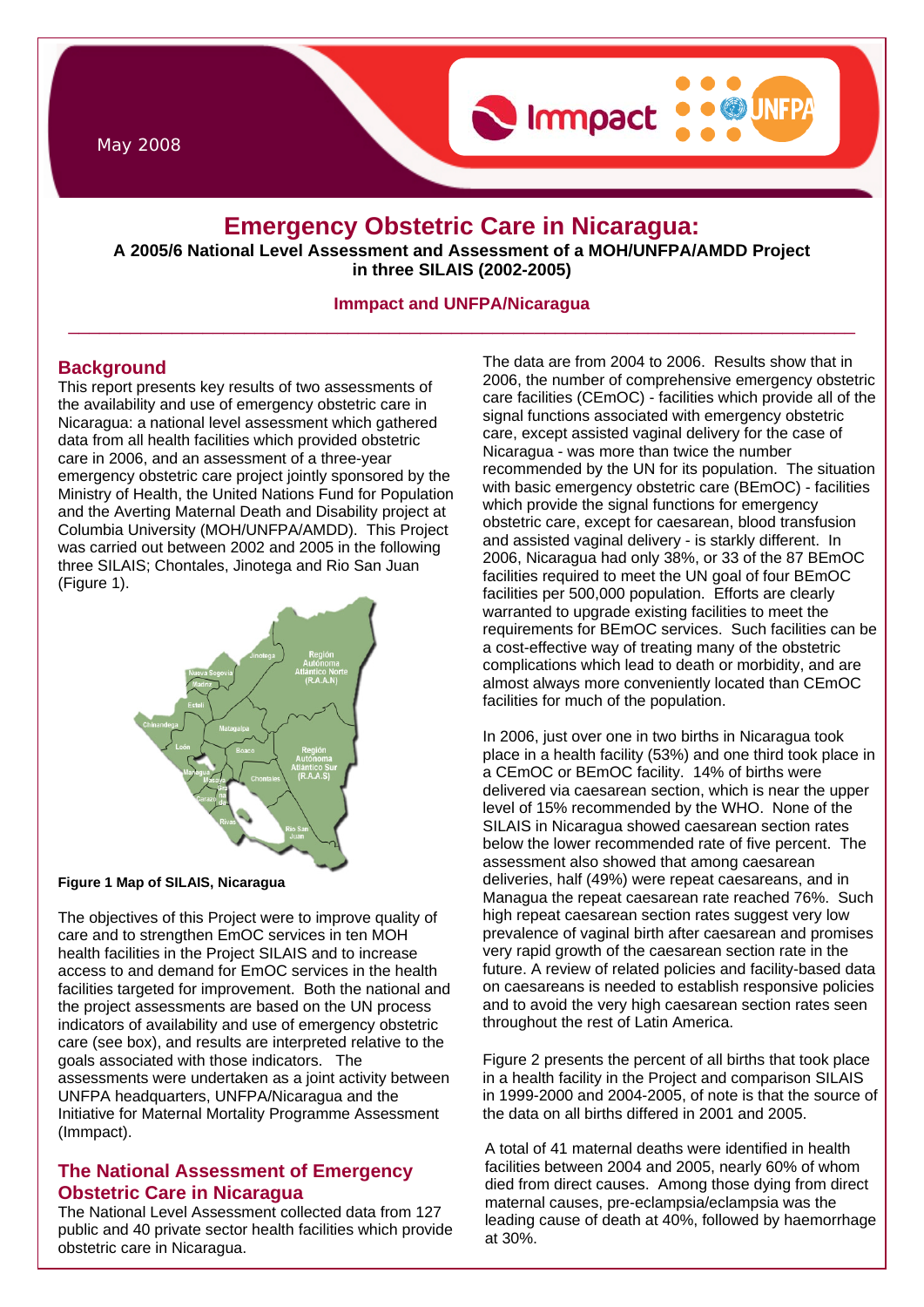

**Figure 2 Percent of all births occurring in a health facility by SILAIS; 1999-2000, 2004-2005** 

The case fatality rate in CEmOC facilities was very low nationally (0.2%) and did not exceed the UN suggested maximum of 1% in any of the SILAIS. The infrequent occurrence of maternal deaths underscores the importance of emergency preparedness at all levels of the health system.

The policy environment regarding which health personnel are authorized to perform various emergency obstetric care procedures is under review and merits continued attention. Currently, only physicians are authorized to perform the signal functions for BEmOC, with caesareans restricted to specialists/obstetricians. Regarding deployment of health personnel, nearly all public sector facilities have some type of physician on staff, including obstetricians available in some Health Centres without beds. However, data presented here suggest that coverage with appropriate staff is inconsistent, as the risk of maternal death on weekends is more than two and a half times higher than the risk on week days.

### **The MOH/UNFPA/AMDD Project Assessment**

The assessment of project achievements is based on a simple comparison of the change documented between 2001 and 2005/6 in the UN process indicators in the three SILAIS which were targeted for intervention by the MOH/UNFPA/AMDD Project and the change documented in six neighboring SILAIS. Given that organizations other than the MOH and MOH/UNFPA/AMDD were also providing various maternal health interventions both in the three project SILAIS and in the six neighboring SILAIS, direct attribution of the changes shown in this report to the MOH/UNFPA/AMDD project is not possible.

### **Findings**

Three of the six UN process indicators assessed before and after the project showed greater improvement than that shown in the six comparison SILAIS. Very impressive increases were shown in the availability of BEmOC facilities in the project SILAIS. Between 2001 and 2006, seven additional facilities qualified as BEmOC in the three project SILAIS. Thus, the BEmOC minimum requirement was met in 2006 in two of the three project SILAIS (Chontales and Jinotega).

In contrast, very little progress was made regarding BEmOC in the six comparison SILAIS. One additional BEmOC facility became available in each of two SILAIS (Boaco and Madriz) and three facilities lost their status as BEmOC during the time period (in RAAN and Matagalpa).

#### **UN Process Indicators for the Availability and Use of Emergency Obstetric Care**

- 1. **Availability of emergency obstetric care (EmOC)** – For every 500,000 population, there should be at least four basic EmOC facilities and one comprehensive EmOC facility. See criteria for basic and comprehensive emergency obstetric care below.
- 2. **Geographical coverage of EmOC facilities** – The minimum availability of EmOC services (described in indicator #1) is met in sub-national areas.
- 3. **Proportion of births in EmOC facilities** At least 15% of all births in the population should take place in either basic or comprehensive EmOC facilities.
- 4. **Met need for EmOC**  One hundred percent of births estimated to have obstetric complications are treated in EmOC facilities. 15% of all births are assumed to have obstetric complications.
- 5. **Caesarean sections as a percentage of all births** – The recommended range for the caesarean section rate is 5-15% of all births in the population.
- 6. **Case fatality rate** The facility-based death rate among women with obstetric complications in EmOC facilities is less than 1%.

Source: AMDD, AMDD Workbook – Using the UN Process Indicators of Emergency Obstetric Services 2003

It seems clear that a project focus on the upgrading of facilities in the three Project SILAIS was responsible for the improvement seen there, given that this positive change runs counter to change in the comparison SILAIS and to the very low level of BEmOC available elsewhere in the country.

Equally impressive was the decrease shown in the case fatality rate in the project SILAIS between 2000 and 2005. During a 12 month period in 1999-2000, 14 maternal deaths were recorded in health facilities in the Project SILAIS. During a 12 month period in 2004-2005, only one maternal death was recorded. Although the case fatality rate in 2000 was 0.8 percent, which meets the UN recommendation of less than one percent, it decreased to less than 0.1 percent in 2005. The case fatality rate in the comparison SILAIS decreased modestly from 0.3 to 0.2 percent.

The project SILAIS also showed greater increases in the percentage of births taking place in an EmOC facility than the six comparison SILAIS. By 2005 in the project SILAIS, the percentage of births in an EmOC facility had